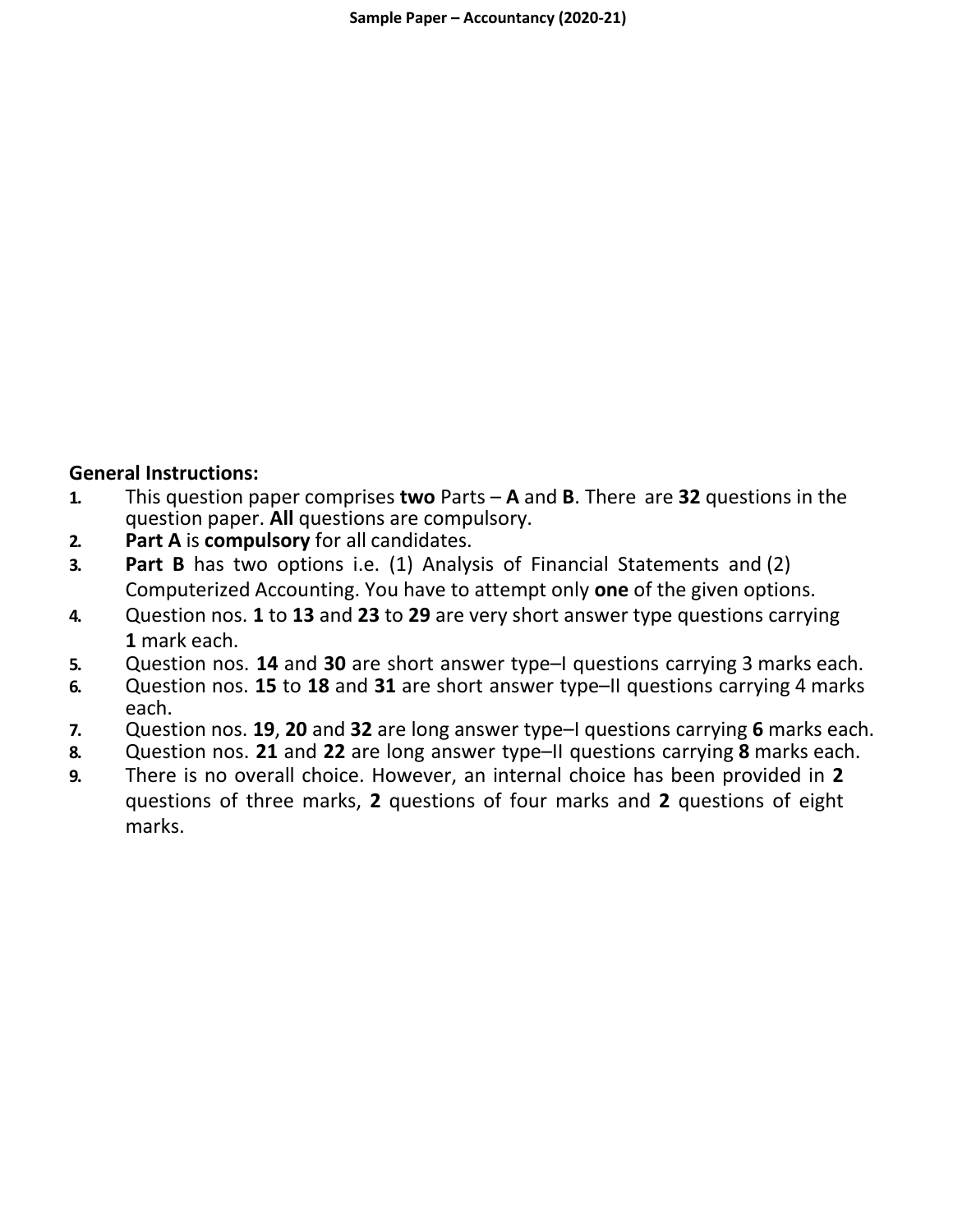|   | Part-A                                                                                                                                                                     |              |
|---|----------------------------------------------------------------------------------------------------------------------------------------------------------------------------|--------------|
| 1 | (Accounting for Not for Profit organizations, Partnership firms and Companies)<br>Which of the following items is not dealt through Profit and Loss Appropriation Account? | 1            |
|   | a. Interest on Partner's Loan                                                                                                                                              |              |
|   | b. Partner's Salary                                                                                                                                                        |              |
|   | c. Interest on Partner's Capital                                                                                                                                           |              |
|   | d. Partner's Commission                                                                                                                                                    |              |
|   |                                                                                                                                                                            |              |
|   |                                                                                                                                                                            |              |
| 2 | For which of the following situations, the old profit sharing ratio of partners is used at the time of admission of a                                                      | $\mathbf{1}$ |
|   | new partner?                                                                                                                                                               |              |
|   | When new partner brings only a part of his share of goodwill.<br>а.                                                                                                        |              |
|   | When new partner is not able to bring his share of goodwill.<br>b.                                                                                                         |              |
|   | When, at the time of admission, goodwill already appears in the balance sheet.<br>c.                                                                                       |              |
|   | When new partner brings his share of goodwill in cash.<br>d.                                                                                                               |              |
|   |                                                                                                                                                                            |              |
| 3 | Reserve Capital is not a part of:                                                                                                                                          | $\mathbf{1}$ |
|   | (a) Authorized Capital<br>(b) Subscribed capital<br>(c) Unsubscribed capital<br>(d) Issued Share Capital                                                                   |              |
|   |                                                                                                                                                                            |              |
|   |                                                                                                                                                                            |              |
| 4 | Sports Star Charitable club has income of `16,000 and 'deficit' debited to capital fund of `4,300 for the year 2019-                                                       | $\mathbf{1}$ |
|   | 20, then expenditure for the year 2019-20 is:                                                                                                                              |              |
|   | $(A)$ 11,700<br>$(B)$ 4,300<br>$(C)$ 20,300<br>(D) None of these                                                                                                           |              |
|   |                                                                                                                                                                            |              |
|   |                                                                                                                                                                            |              |
| 5 | At the time of dissolution of partnership firm, journal entry for the settlement of loan advanced by the firm to                                                           | $\mathbf{1}$ |
|   | a partner would be:                                                                                                                                                        |              |
|   | Bank A/c<br>Dr.<br>a                                                                                                                                                       |              |
|   | To Loan to Partner A/c<br>Loan to partner A/c<br>$\mathsf b$<br>Dr.                                                                                                        |              |
|   | To Bank A/c                                                                                                                                                                |              |
|   | Realization A/c<br>Dr.<br>C                                                                                                                                                |              |
|   | To Loan to Partner A/c                                                                                                                                                     |              |
|   | d None of these                                                                                                                                                            |              |
|   |                                                                                                                                                                            |              |
|   |                                                                                                                                                                            |              |
|   |                                                                                                                                                                            |              |
| 6 | A company forfeited 4,000 shares of `10 each on which application money of `3 has been paid. Out of these 2,000                                                            | $\mathbf{1}$ |
|   | shares were reissued as fully paid up and `4,000 has been transferred to capital reserve. Calculate the rate at                                                            |              |
|   | which these shares were reissued.                                                                                                                                          |              |
|   | '10 Per share<br>a.                                                                                                                                                        |              |
|   | '9 Per share<br>b.                                                                                                                                                         |              |
|   | `11 Per share<br>c.                                                                                                                                                        |              |
|   | `8 Per share<br>d.                                                                                                                                                         |              |
|   |                                                                                                                                                                            |              |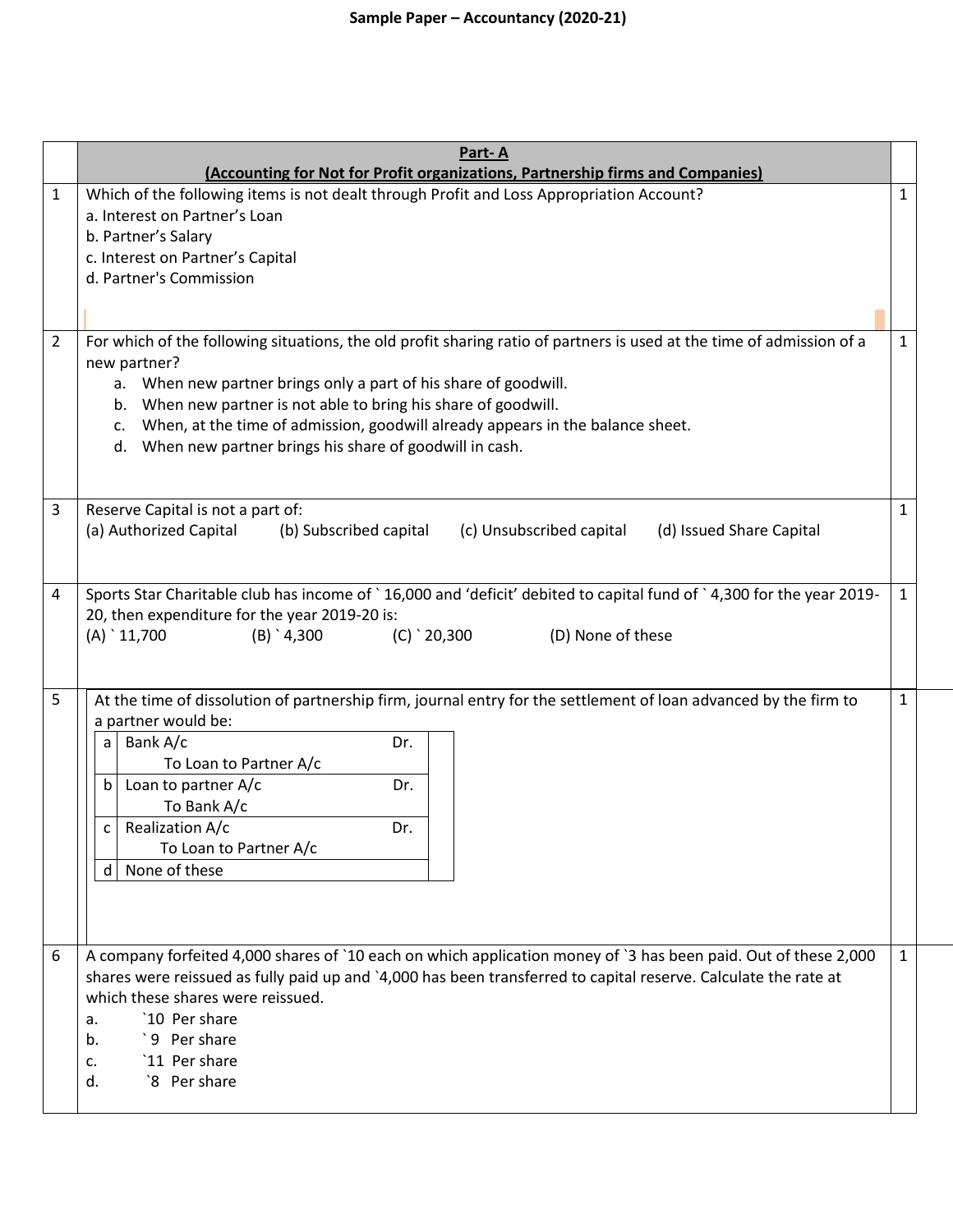Г

| $\overline{7}$ | On the basis of the following data, how much final payment will be made to a partner on firm's dissolution? Credit<br>balance of capital account of the partner was `50,000. Share of loss on realization amounted to `10,000. Firm's<br>liability taken over by him was for `8,000.<br>32,000<br>a.<br>48,000<br>b.<br>40,000<br>c.<br>$^{\text{52,000}}$<br>d.                                                                                                                                                                                   | 1            |  |  |  |  |
|----------------|----------------------------------------------------------------------------------------------------------------------------------------------------------------------------------------------------------------------------------------------------------------------------------------------------------------------------------------------------------------------------------------------------------------------------------------------------------------------------------------------------------------------------------------------------|--------------|--|--|--|--|
| 8              | Arun and Vijay are partners in a firm sharing profits and losses in the ratio of 5:1.<br><b>Balance Sheet (Extract)</b>                                                                                                                                                                                                                                                                                                                                                                                                                            | $\mathbf{1}$ |  |  |  |  |
|                | <b>Liabilities</b><br>Assets                                                                                                                                                                                                                                                                                                                                                                                                                                                                                                                       |              |  |  |  |  |
|                | Machinery<br>40,000                                                                                                                                                                                                                                                                                                                                                                                                                                                                                                                                |              |  |  |  |  |
|                | If value of machinery in the balance sheet is undervalued by 20%, then at what value will machinery be shown in<br>new balance sheet:<br>(a) $\degree$ 44,000<br>(b) $48,000$<br>(c) $32,000$<br>(d) $\binom{50,000}{ }$                                                                                                                                                                                                                                                                                                                           |              |  |  |  |  |
| 9              | Rex, Tex and Flex are partners in a firm in the ratio of 5:3:2. As per their partnership agreement, the share of<br>deceased partner is to be calculated on the basis of profits and turnover of previous accounting year.<br>Tex expired on 31 <sup>st</sup> December 2019. Turnover till the date of death was `18,00,000.<br>Their profits and turnover for the year 2018-19 amounted to `4,00,000 and `20,00,000 respectively.<br>An amount of `______________will be given to his executors as his share of profits till the date of death.   |              |  |  |  |  |
| 10             | Retirement or death of a partner will create a situation for the continuing partners, which is known as:<br>A. Dissolution of Partnership<br>B. Dissolution of partnership firm<br>C. Winding up of business<br>D. None of the above                                                                                                                                                                                                                                                                                                               | $\mathbf{1}$ |  |  |  |  |
| 11             | A, B and C are partners. C expired on 18 <sup>th</sup> December 2019 and as per agreement surviving partners A and B<br>$\mathbf{1}$<br>directed the accountant to prepare financial statements as on 18 <sup>th</sup> December 2019 and accordingly the share of<br>profits of C (deceased partner) was calculated as `12,00,000. Which account will be debited to transfer C's share<br>of profits:<br>a. Profit and Loss Suspense Account.<br>b. Profit and loss Appropriation Account.<br>c. Profit and loss Account.<br>d. None of the above. |              |  |  |  |  |
| 12             | E, F and G are partners sharing profits in the ratio of 3:3:2. As per the partnership agreement, G is to get a<br>minimum amount of `80,000 as his share of profits every year and any deficiency on this account is to be<br>personally borne by E. The net profit for the year ended 31st March, 2020 amounted to `3,12,000. Calculate the<br>amount of deficiency to be borne by E?<br>1,000<br>а.<br>4,000<br>b.<br>8,000<br>c.                                                                                                                | $\mathbf{1}$ |  |  |  |  |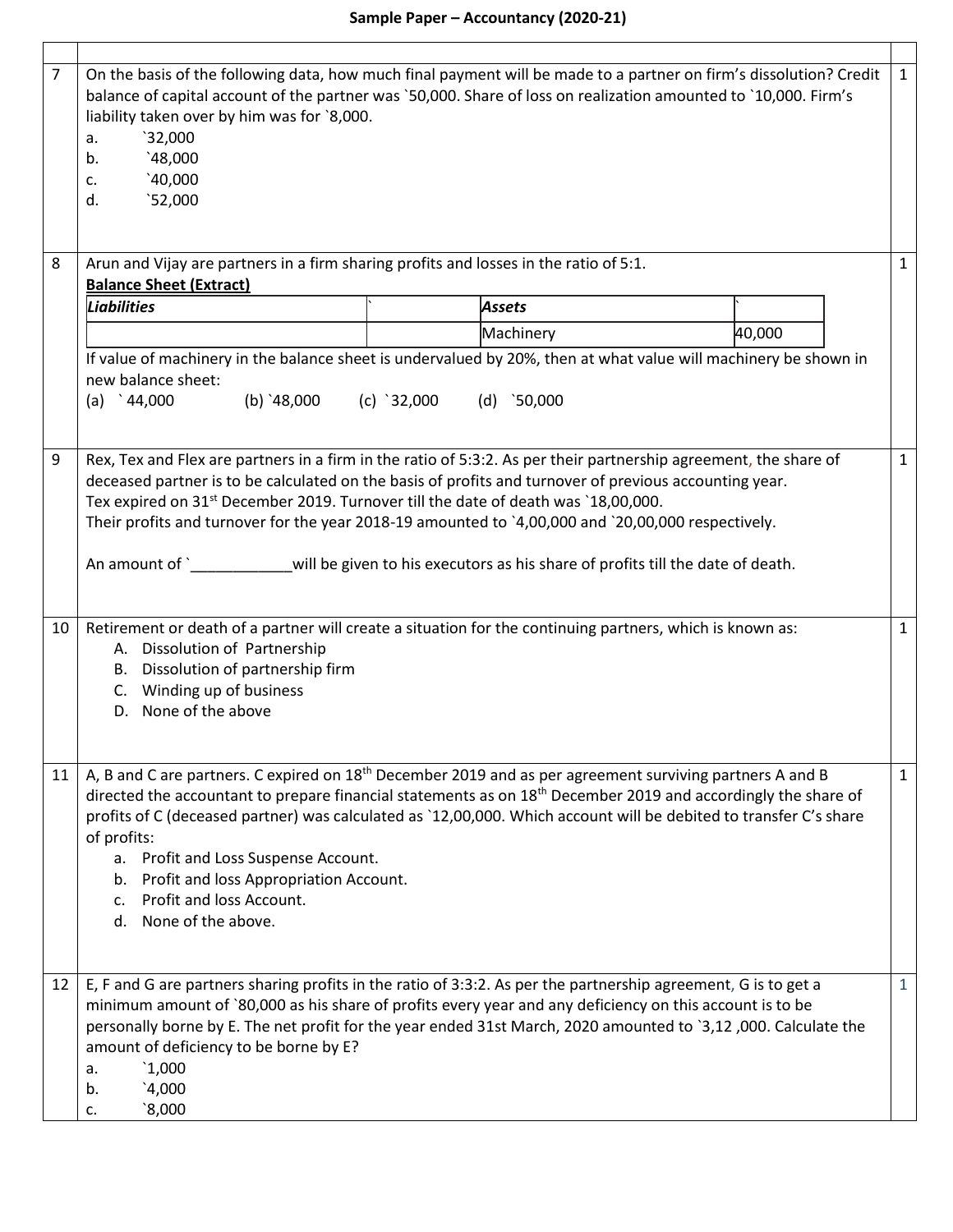|    | d.<br>2,000                                                                                                                                                                                                                                                                                                                                                                                                                                                                                                                                                                                                                                                                                                                                   |              |              |  |  |
|----|-----------------------------------------------------------------------------------------------------------------------------------------------------------------------------------------------------------------------------------------------------------------------------------------------------------------------------------------------------------------------------------------------------------------------------------------------------------------------------------------------------------------------------------------------------------------------------------------------------------------------------------------------------------------------------------------------------------------------------------------------|--------------|--------------|--|--|
| 13 | Pick the odd one out:<br>Rent to partner.<br>а.<br>Manager's Commission.<br>b.<br>Interest on Partner's Loan.<br>c.<br>Interest on Partner's capital.<br>d.                                                                                                                                                                                                                                                                                                                                                                                                                                                                                                                                                                                   |              | $\mathbf{1}$ |  |  |
| 14 | From the following information, calculate the amount to be charged to Income and Expenditure Account for<br>'Sports material consumed' for the year 2019-20.                                                                                                                                                                                                                                                                                                                                                                                                                                                                                                                                                                                  |              | $\mathbf{3}$ |  |  |
|    | <b>Particulars</b>                                                                                                                                                                                                                                                                                                                                                                                                                                                                                                                                                                                                                                                                                                                            | Amount (`)   |              |  |  |
|    | Stock of Sports material (01-04-2019)                                                                                                                                                                                                                                                                                                                                                                                                                                                                                                                                                                                                                                                                                                         | 60000        |              |  |  |
|    | Amount paid to creditors (during 2019-20)                                                                                                                                                                                                                                                                                                                                                                                                                                                                                                                                                                                                                                                                                                     | 3,00,000     |              |  |  |
|    | Creditors for Sports Materials (01-04-2019)                                                                                                                                                                                                                                                                                                                                                                                                                                                                                                                                                                                                                                                                                                   | 1,00,000     |              |  |  |
|    | Creditors for Sports Materials (31-03-2020)                                                                                                                                                                                                                                                                                                                                                                                                                                                                                                                                                                                                                                                                                                   | 80000        |              |  |  |
|    | Sports Material sold During the year (Book Value Rs.35,000)                                                                                                                                                                                                                                                                                                                                                                                                                                                                                                                                                                                                                                                                                   | 15000        |              |  |  |
|    | Cash Purchases of Sports Material (During the Year 2019-20)<br>1,30,000                                                                                                                                                                                                                                                                                                                                                                                                                                                                                                                                                                                                                                                                       |              |              |  |  |
|    | There was zero stock at the end of financial year 2019-20.<br>Or<br>Calculate the amount of Subscription to be credited to Income and Expenditure account for the year 2019-20.                                                                                                                                                                                                                                                                                                                                                                                                                                                                                                                                                               |              |              |  |  |
|    | <b>Particulars</b>                                                                                                                                                                                                                                                                                                                                                                                                                                                                                                                                                                                                                                                                                                                            | Amount $($ ) |              |  |  |
|    | Amount received during the year (including `20,000 for 2018-19, `30,000 for<br>2020-21 and `10,000 for 2021-22)                                                                                                                                                                                                                                                                                                                                                                                                                                                                                                                                                                                                                               | 7,80,000     |              |  |  |
|    | Subscription received in advance as on 01-04-2019 (including `15,000 for<br>$2020-21$                                                                                                                                                                                                                                                                                                                                                                                                                                                                                                                                                                                                                                                         | 35000        |              |  |  |
|    | Subscription in arrears as on 01-04-2019                                                                                                                                                                                                                                                                                                                                                                                                                                                                                                                                                                                                                                                                                                      | 40000        |              |  |  |
|    | Subscription in arrears as on 31-03-2020                                                                                                                                                                                                                                                                                                                                                                                                                                                                                                                                                                                                                                                                                                      | 50000        |              |  |  |
|    | Out of subscription in arrears on 01-04-2019, `15,000 are no longer recoverable.                                                                                                                                                                                                                                                                                                                                                                                                                                                                                                                                                                                                                                                              |              |              |  |  |
| 15 | Rohit, Raman and Raina are partners in a firm. Their capital accounts on 1st April, 2019, stood at `2,00,000,<br>4<br>1,20,000 and 1,60,000 respectively. Each partner withdrew 15,000 during the financial year 2019-20.<br>As per the provisions of their partnership deed:<br>(a) Interest on capital was to be allowed $@$ 5% per annum.<br>(b) Interest on drawings was to be charged $@$ 4% per annum.<br>Profits and losses were to be shared in the ratio 5:4:1.<br>(c)<br>The net profit of `72,000 for the year ended 31st March 2020, was divided equally amongst the partners without<br>providing for the terms of the deed.<br>You are required to pass a single adjustment entry to rectify the error (Show workings clearly). |              |              |  |  |
|    | Or                                                                                                                                                                                                                                                                                                                                                                                                                                                                                                                                                                                                                                                                                                                                            |              |              |  |  |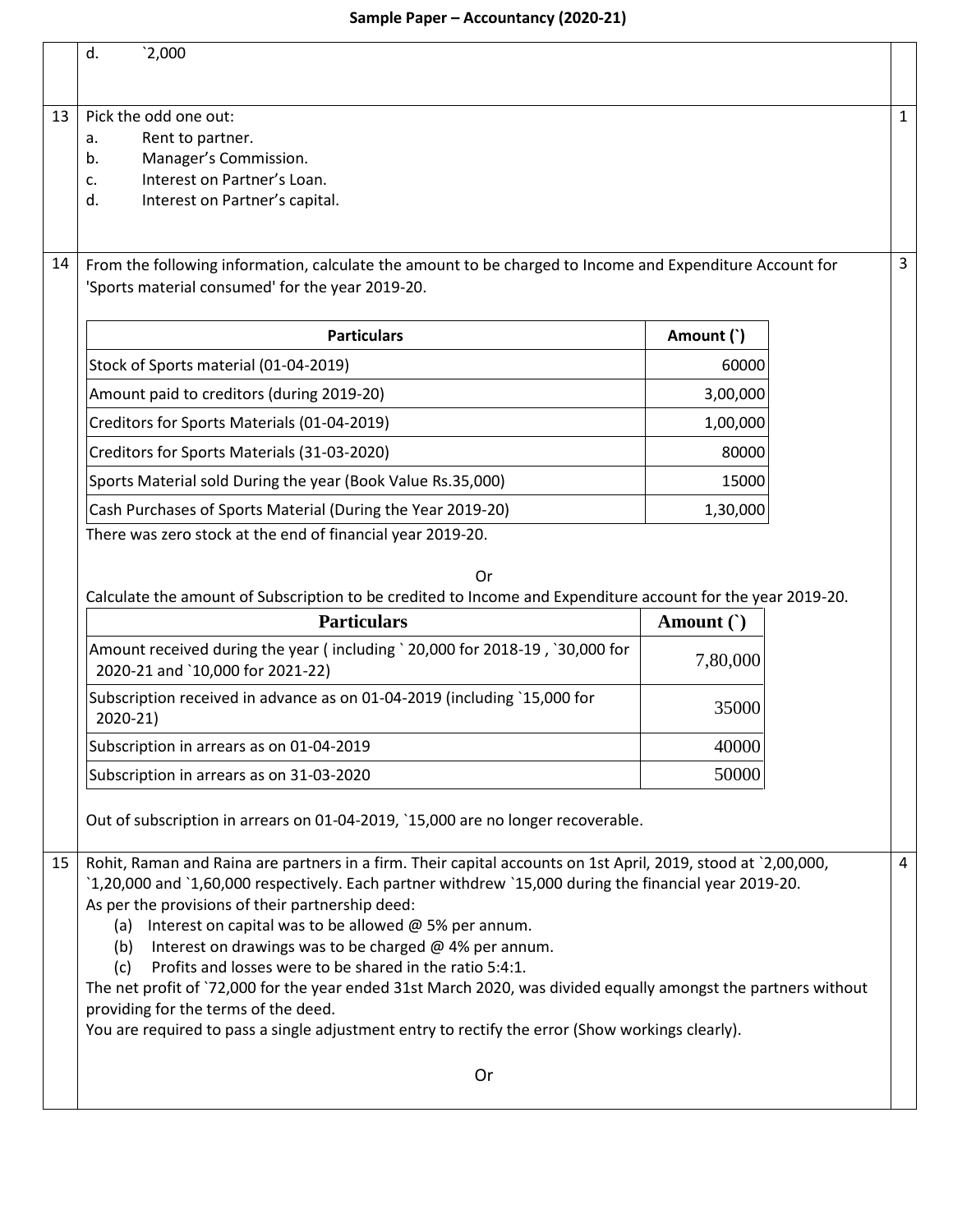A&B are partners in the ratio of 3:2. The firm maintains fluctuating capital accounts and the balance of the same as on 31-03-2020 amounted to `1,60,000 and `1,40,000 for A and B respectively. Their drawings during the year were `30,000 each.

As per partnership deed interest on capital @10% p.a. on opening capitals had been provided to them. Calculate opening capitals of partners given that their profits were `90,000. Show your workings clearly.

4

| <b>Date</b> | <b>Particulars</b>                                      | L.F. | Debit $( )$ | Credit() |       |
|-------------|---------------------------------------------------------|------|-------------|----------|-------|
|             | Share Capital A/c                                       | Dr.  |             | ?        |       |
|             | Securities Premium Reserve A/c                          | Dr.  |             | 1000     |       |
|             | To Share Forfeiture A/c                                 |      |             |          |       |
|             | To Calls in Arrears A/c                                 |      |             |          | 3,500 |
|             | (Being ? shares forfeited for non-payment of `?         |      |             |          |       |
|             | including premium of '2 per share)                      |      |             |          |       |
|             | Bank A/c                                                | Dr.  |             | ?        |       |
|             | Share Forfeiture A/c                                    | Dr.  |             | 5.       |       |
|             | To Share Capital A/c                                    |      |             |          | ς     |
|             | (Being ? shares reissued at `9 per share as fully paid) |      |             |          |       |
|             | Share forfeiture A/c                                    | Dr.  |             | 600      |       |
|             | To Capital Reserve A/c                                  |      |             |          | 600   |
|             | (Being forfeiture money transferred to capital reserve) |      |             |          |       |

|    | Dr.                                                                                                                                                                                                                                                                                                                                                                                                                                                                                                                                                                                  | Share forfeiture $A/c$                                           |                        |      |                      |        |  |  |
|----|--------------------------------------------------------------------------------------------------------------------------------------------------------------------------------------------------------------------------------------------------------------------------------------------------------------------------------------------------------------------------------------------------------------------------------------------------------------------------------------------------------------------------------------------------------------------------------------|------------------------------------------------------------------|------------------------|------|----------------------|--------|--|--|
|    | Date                                                                                                                                                                                                                                                                                                                                                                                                                                                                                                                                                                                 | Particulars                                                      | Amount                 | Date | Particulars          | Amount |  |  |
|    |                                                                                                                                                                                                                                                                                                                                                                                                                                                                                                                                                                                      | To Share Capital A/c<br>To Capital reserve A/c<br>To Balance c/d | $\gamma$<br>600<br>600 |      | By Share Capital A/c | 1500   |  |  |
|    |                                                                                                                                                                                                                                                                                                                                                                                                                                                                                                                                                                                      |                                                                  | 1500                   |      |                      | 1500   |  |  |
|    |                                                                                                                                                                                                                                                                                                                                                                                                                                                                                                                                                                                      | (Face value of share is `10 each)                                |                        |      |                      |        |  |  |
| 17 | Pass necessary journal entries in the following cases on the dissolution of a partnership firm of partners X, Y, A<br>4<br>and $B$ :<br>(i)<br>Realization expenses of `5,000 were to borne by X, a partner. However, it was paid by Y.<br>(ii)<br>Investments costing ` 25,000 (comprising 1000 shares), had been written off from the books completely.<br>These shares are valued at ` 20 each and were divided amongst the partners.<br>Y's loan of `50,000 settled at `48,000.<br>(iii)<br>Machinery (book value `6,00,000) was given to creditor at a discount of 20%.<br>(iv) |                                                                  |                        |      |                      |        |  |  |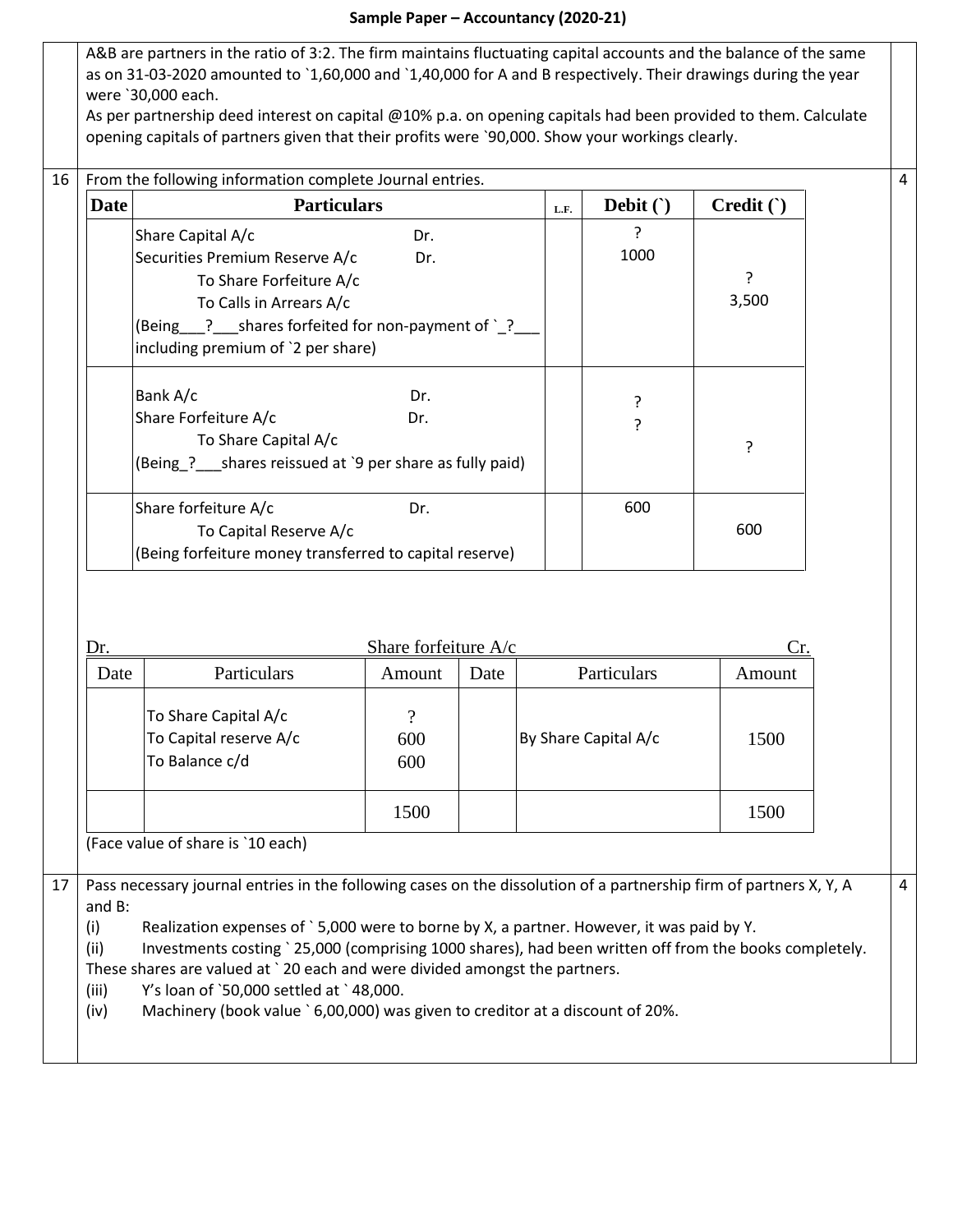$18$  Ajay, Binod and Chandra entered into partnership on 1st April 2019 with a capital of `3,00,000, `2,00,000 and `1,00,000 respectively. In addition to capital Chandra has advanced a loan of `1,00,000. Since they had no agreement to guide them, they faced following issues during and at the end of the year. 1. Ajay wanted interest on capital to be provided @8% pa but Binod and Chandra did not agree. 2. Chandra wanted that interest on loan be paid to him @ 10% pa but Ajay and Binod wanted to pay @ 5% pa. 3. Ajay and Binod demanded to share profits in the ratio of their capital contribution, Chandra is not in agreement with this proposal. 4. Binod, being working partner, demands a lump sum payment of `40,000 as remuneration for which other others partners are not in agreement. You are required to suggest and help them resolve these issues. 4 19 From the following Receipts and Payments Account of Krish Fitness and wellness Club for the year ended 31st March 2020, prepare Income and Expenditure Account. **Receipts and Payments Account Dr. For the year ending 31st March, 2020 Cr.** Receipts **Amount** | Payments Amount To Balance b/d **85,000** By Doctors and Coaches Honorarium By Medicines To Subscription 68,500 15,500 By Medical Equipment To Entrance Fees 25,000 30,000 To Life Membership Fees | 30,000 By General Expenses | 8,000 20,000 By Furniture By Newspaper 25,000 To Donations for tournament fund  $\vert$  20,000 By Furniture  $\vert$  20,000  $\vert$ To Sale of old Medical equipment 8,000 6

> 5,000 By Rent, Rates and Taxes 15,000 By Tournament expenses

248500 248500

5,000

60,000

77,000

By Balance c/d

Additional Information:

(Book Value `15,000) To Miscellaneous Receipts

Following opening balances appeared in the books on 1st April, 2019.

- (a) Tournament fund ` 15,000.
- (b) Medical Equipment `1,50,000.

(c) Outstanding Subscription was ` 8,000 and Advance Subscription `5,000 (for 2019-20).

During the year 2019-20 Depreciation on medical equipment was ` 25,000.

There were 600 members each paying an annual subscription of `100.

20 **i)** Neeraj Ltd. took over business of Ajay enterprises on 1-04-2020. The details of the agreement regarding the assets and liabilities to be taken over are: 6

| <b>Particulars</b>         | Book Value (`) | Agreed Value (`) |
|----------------------------|----------------|------------------|
| <b>Building</b>            | 20,00,000      | 35,00,000        |
| <b>Plant and Machinery</b> | 12,00,000      | 8,00,000         |
| Stock                      | 4,00,000       | 4,00,000         |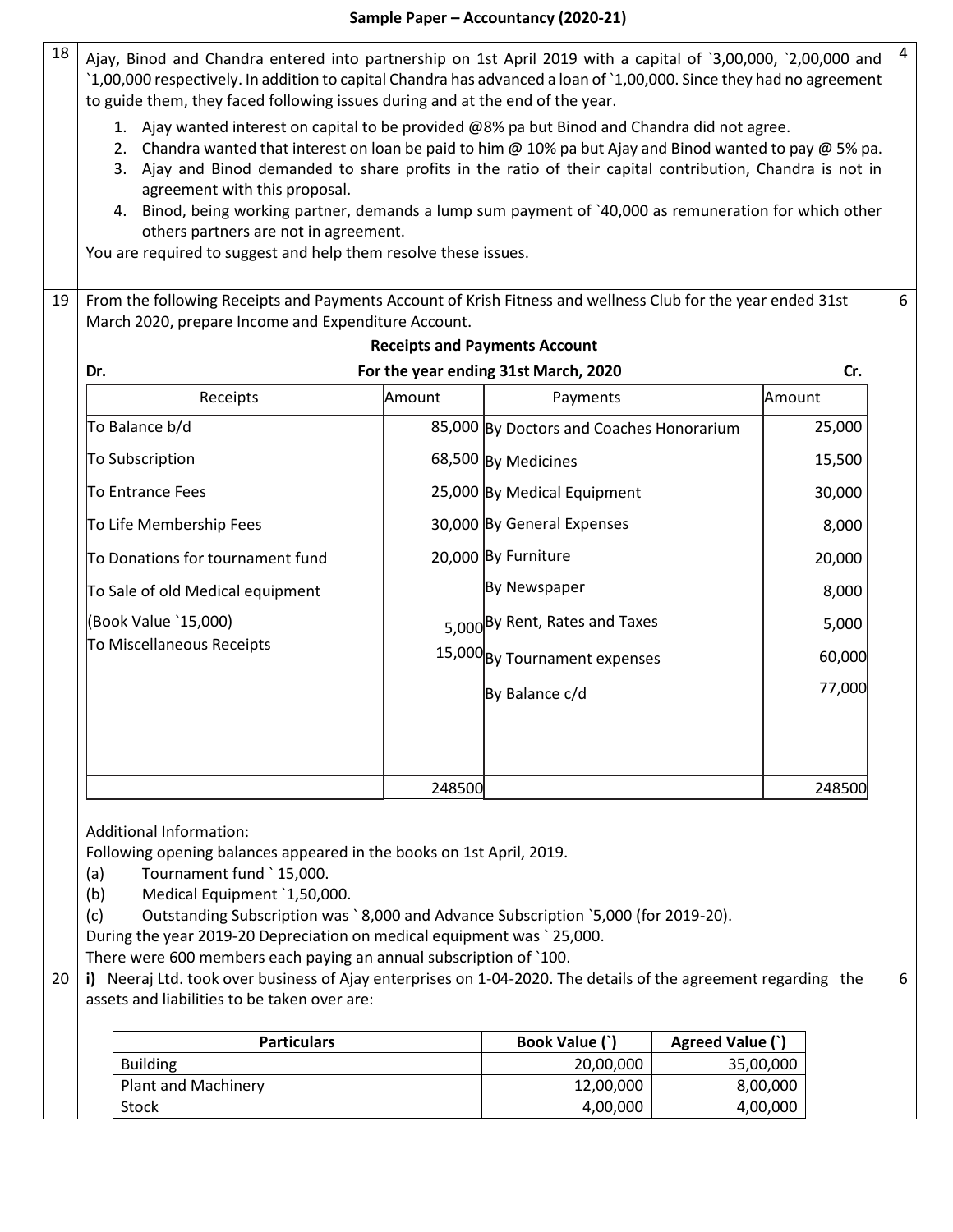| Trade receivables           | 5,00,000 | 4,00,000 |  |
|-----------------------------|----------|----------|--|
| Creditors                   | 2,00,000 | 3,00,000 |  |
| <b>Outstanding Expenses</b> | 50,000   | 1,00,000 |  |

It was decided to pay for purchase consideration as `7, 00,000 through Cheque and balance by issue of 2,00,000, 9% Debentures of `20 each at a premium of 25%. Journalize.

**ii)** On April 1, 2019 Z Ltd. issued, 10,000, 8% Debentures of `100 each at premium of 5%, to be redeemable at a premium of 10%, after 5 years. The entire amount was payable on application. The issue was oversubscribed to the extent of 10,000 debentures and the allotment was made proportionately to all the applicants. The securities premium amount has not been utilized for any other purpose during the year. Give journal entries for the issue of debentures and writing off loss on issue of debentures.

21 Sunaina and Tamanna are partners in a firm sharing profits and losses in the ratio of 3:2. Their Balance Sheet as at 31st March, 2020 stood as follows: 8

| <b>Balance Sheet</b>     |                                       |            |                     |          |            |
|--------------------------|---------------------------------------|------------|---------------------|----------|------------|
| Liabilities              |                                       | Amount (`) | Assets              |          | Amount (`) |
| Capital Accounts:        |                                       |            | Plant & Machinery   |          | 1,20,000   |
| Sunaina                  | 60,000                                |            | Land and Building   |          | 1,40,000   |
| Tamanna                  | 80,000                                | 1,40,000   | <b>Debtors</b>      | 1,90,000 |            |
| <b>Current Accounts:</b> |                                       |            | Less: Provision for |          |            |
| Sunaina                  | 10,000                                |            | Doubtful debts      | (40,000) | 1,50,000   |
| Tamanna                  | 30,000                                | 40,000     | Stock               |          | 40,000     |
| <b>General Reserve</b>   |                                       | 1,20,000   | Cash                |          | 30,000     |
|                          | <b>Workmen's Compensation Reserve</b> | 50,000     | Goodwill            |          | 20,000     |
| Creditors                |                                       | 1,50,000   |                     |          |            |
|                          |                                       | 5,00,000   |                     |          | 5,00,000   |

They agreed to admit Pranav into partnership for 1/5th share of profits on 1st April, 2020, on the following terms: (a) All Debtors are good.

(b) Value of land and building to be increased to `1,80,000.

(c) Value of plant and machinery to be reduced by `20,000.

(d) The liability against Workmen's Compensation Fund is determined at `20,000 which is to be paid later in the year.

(e) Mr. Anil, to whom `40,000 were payable (already included in above creditors), drew a bill of exchange for 3 months which was duly accepted.

(f) Pranav to bring in capital of `1,00,000 and `10,000 as premium for goodwill in cash. Journalize.

**Contact Contact Contact Contact Contact Contact Contact Contact Contact Contact Contact Contact Contact Contact** 

Krish, Vrish and Peter are partners sharing profits in the ratio of 3:2:1. Vrish retired from the firm. On that date the Balance Sheet of the firm was as follows :

| Balance Sheet as on March 31, 2020 |        |           |        |  |
|------------------------------------|--------|-----------|--------|--|
| Liabilities                        |        | Assets    |        |  |
| <b>Creditors</b>                   | 15,000 | Bank      | 7,600  |  |
| General Reserve                    | 12.000 | Furniture | 41,000 |  |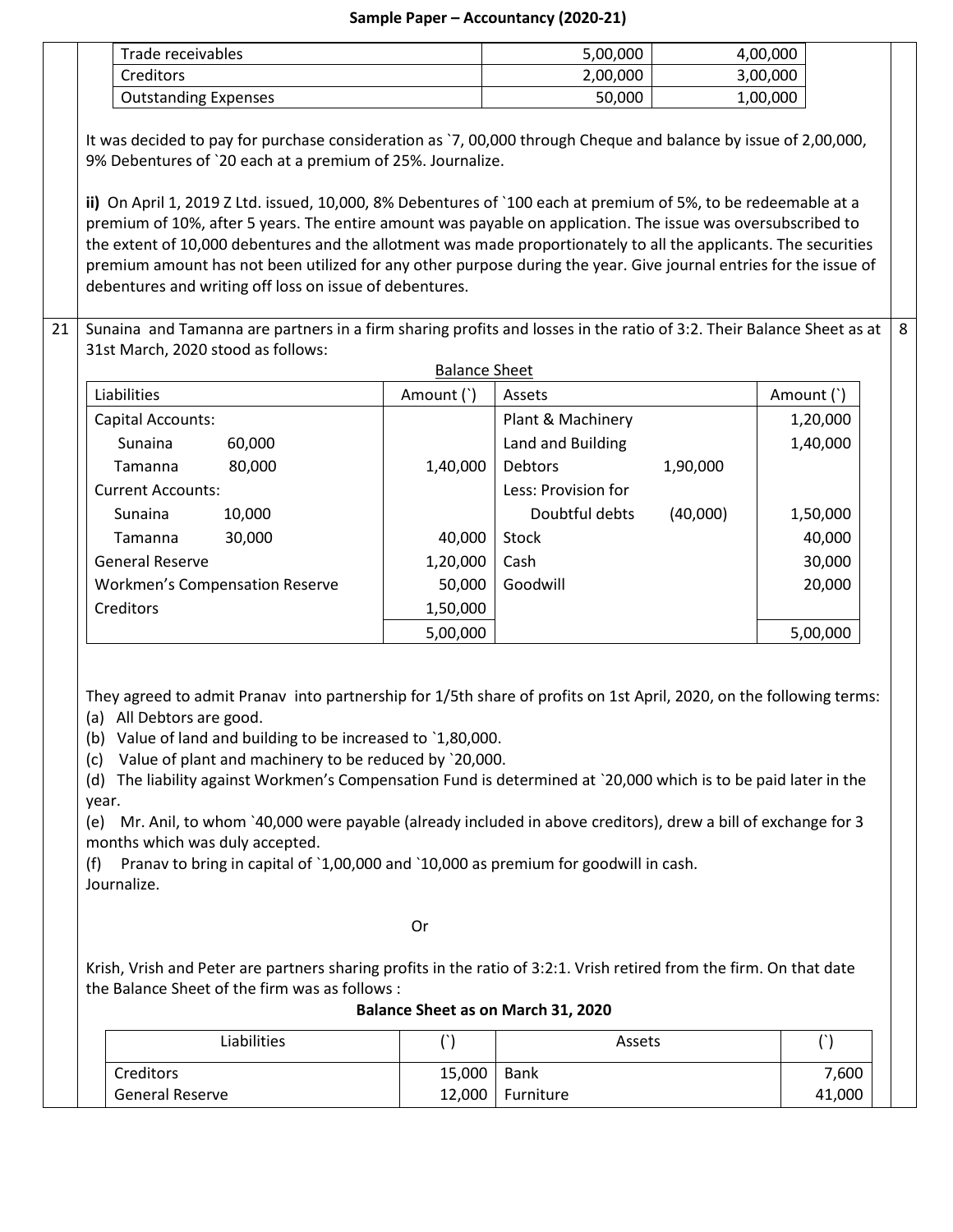|                                                                                                                                                                                                                                                                                                                                                                                                                                                                                                                                                                                                                                                                                                                                                                                                                                                                                                                                                                                                                                                                                                                                                                                                                                                                                                                                                                                                                                                                                                                                                                                                                                                                                                                                                                                                                                                                                                                                                                                                                                                                                                                                                                                                                                                                                                                                                                                  |  | <b>Bills Payable</b>        | 12,000 | Stock                                     | 9,000  |  |  |
|----------------------------------------------------------------------------------------------------------------------------------------------------------------------------------------------------------------------------------------------------------------------------------------------------------------------------------------------------------------------------------------------------------------------------------------------------------------------------------------------------------------------------------------------------------------------------------------------------------------------------------------------------------------------------------------------------------------------------------------------------------------------------------------------------------------------------------------------------------------------------------------------------------------------------------------------------------------------------------------------------------------------------------------------------------------------------------------------------------------------------------------------------------------------------------------------------------------------------------------------------------------------------------------------------------------------------------------------------------------------------------------------------------------------------------------------------------------------------------------------------------------------------------------------------------------------------------------------------------------------------------------------------------------------------------------------------------------------------------------------------------------------------------------------------------------------------------------------------------------------------------------------------------------------------------------------------------------------------------------------------------------------------------------------------------------------------------------------------------------------------------------------------------------------------------------------------------------------------------------------------------------------------------------------------------------------------------------------------------------------------------|--|-----------------------------|--------|-------------------------------------------|--------|--|--|
|                                                                                                                                                                                                                                                                                                                                                                                                                                                                                                                                                                                                                                                                                                                                                                                                                                                                                                                                                                                                                                                                                                                                                                                                                                                                                                                                                                                                                                                                                                                                                                                                                                                                                                                                                                                                                                                                                                                                                                                                                                                                                                                                                                                                                                                                                                                                                                                  |  | <b>Outstanding Salary</b>   | 2,200  | Premises                                  | 80,000 |  |  |
|                                                                                                                                                                                                                                                                                                                                                                                                                                                                                                                                                                                                                                                                                                                                                                                                                                                                                                                                                                                                                                                                                                                                                                                                                                                                                                                                                                                                                                                                                                                                                                                                                                                                                                                                                                                                                                                                                                                                                                                                                                                                                                                                                                                                                                                                                                                                                                                  |  | Provision for Legal Damages | 6,000  | Debtors<br>6,000                          |        |  |  |
|                                                                                                                                                                                                                                                                                                                                                                                                                                                                                                                                                                                                                                                                                                                                                                                                                                                                                                                                                                                                                                                                                                                                                                                                                                                                                                                                                                                                                                                                                                                                                                                                                                                                                                                                                                                                                                                                                                                                                                                                                                                                                                                                                                                                                                                                                                                                                                                  |  | Capitals                    |        | 400<br>Less: Provision for Doubtful Debts | 5,600  |  |  |
|                                                                                                                                                                                                                                                                                                                                                                                                                                                                                                                                                                                                                                                                                                                                                                                                                                                                                                                                                                                                                                                                                                                                                                                                                                                                                                                                                                                                                                                                                                                                                                                                                                                                                                                                                                                                                                                                                                                                                                                                                                                                                                                                                                                                                                                                                                                                                                                  |  | Krish                       | 46,000 |                                           |        |  |  |
|                                                                                                                                                                                                                                                                                                                                                                                                                                                                                                                                                                                                                                                                                                                                                                                                                                                                                                                                                                                                                                                                                                                                                                                                                                                                                                                                                                                                                                                                                                                                                                                                                                                                                                                                                                                                                                                                                                                                                                                                                                                                                                                                                                                                                                                                                                                                                                                  |  | Vrish                       | 30,000 |                                           |        |  |  |
|                                                                                                                                                                                                                                                                                                                                                                                                                                                                                                                                                                                                                                                                                                                                                                                                                                                                                                                                                                                                                                                                                                                                                                                                                                                                                                                                                                                                                                                                                                                                                                                                                                                                                                                                                                                                                                                                                                                                                                                                                                                                                                                                                                                                                                                                                                                                                                                  |  | Peter                       |        |                                           |        |  |  |
|                                                                                                                                                                                                                                                                                                                                                                                                                                                                                                                                                                                                                                                                                                                                                                                                                                                                                                                                                                                                                                                                                                                                                                                                                                                                                                                                                                                                                                                                                                                                                                                                                                                                                                                                                                                                                                                                                                                                                                                                                                                                                                                                                                                                                                                                                                                                                                                  |  |                             |        |                                           |        |  |  |
|                                                                                                                                                                                                                                                                                                                                                                                                                                                                                                                                                                                                                                                                                                                                                                                                                                                                                                                                                                                                                                                                                                                                                                                                                                                                                                                                                                                                                                                                                                                                                                                                                                                                                                                                                                                                                                                                                                                                                                                                                                                                                                                                                                                                                                                                                                                                                                                  |  |                             |        |                                           |        |  |  |
| 20,000<br>1,43,200<br>1,43,200<br>Additional Information :<br>Premises to be appreciated by 20%, Stock to be depreciated by 10% and Provision for doubtful debts<br>was to be maintained @5% on Debtors. Further, provision for legal damages is to be increased by $\degree$<br>1,200 and furniture to be brought up to `45,000.<br>Goodwill of the firm is valued at `42,000.<br>`26,000 from Vrish's Capital account be transferred to his loan account and balance to be paid through<br>$\bullet$<br>bank; if required, necessary loan may be obtained from bank.<br>New profit sharing ratio of Krish and Peter is decided to be 5:1.<br>Prepare Revaluation Account, Partners Capital Accounts and Balance Sheet.<br>22<br>Zocon Ltd. issued a prospectus inviting applications for 5,00,000 equity shares of `10 each issued at a premium of<br>10% payable as:<br>`3 on Application<br>`5 on Allotment (including premium)<br>and `3 on call.<br>Applications were received for 6, 60,000 shares.<br>Allotment was made as follows:<br>Applicants of 4, 00,000 shares were allotted in full.<br>(a)<br>Applicants of 2, 00,000 shares were allotted 50% on pro rata basis.<br>(b)<br>Applicants of 60,000 shares were issued letters of regret.<br>(c)<br>A shareholder to whom 500 shares were allotted under category (a) paid full amount on shares allotted to him<br>along with allotment money. Another shareholder to whom 1,000 shares were allotted under category (b) failed<br>to pay the amount due on allotment. His shares were immediately forfeited. These shares were then reissued at<br>'14 per share as '7 paid up. Call has not yet been made.<br>Journalise.<br>0r<br>X Ltd. has offered 50000 equity shares of `100 each at a premium of `20, payable as follows:<br>Application `50<br>Allotment `40 (including premium)<br>and balance on first and final call.<br>The bank account of the company has received `35, 00,000 on account of share application money.<br>X Ltd. decided to allot shares to all the applicants on Pro Rata basis. The balance in calls in arrears account at the<br>time of allotment and first and final call amounted to '1, 00,000 and '1, 50,000 respectively. These shares were<br>forfeited and re-issued at `90 per share as fully paid up. Journalize.<br>$Part - B$<br>(Analysis of Financial statements) |  |                             |        |                                           |        |  |  |
|                                                                                                                                                                                                                                                                                                                                                                                                                                                                                                                                                                                                                                                                                                                                                                                                                                                                                                                                                                                                                                                                                                                                                                                                                                                                                                                                                                                                                                                                                                                                                                                                                                                                                                                                                                                                                                                                                                                                                                                                                                                                                                                                                                                                                                                                                                                                                                                  |  |                             |        |                                           |        |  |  |
|                                                                                                                                                                                                                                                                                                                                                                                                                                                                                                                                                                                                                                                                                                                                                                                                                                                                                                                                                                                                                                                                                                                                                                                                                                                                                                                                                                                                                                                                                                                                                                                                                                                                                                                                                                                                                                                                                                                                                                                                                                                                                                                                                                                                                                                                                                                                                                                  |  |                             |        |                                           |        |  |  |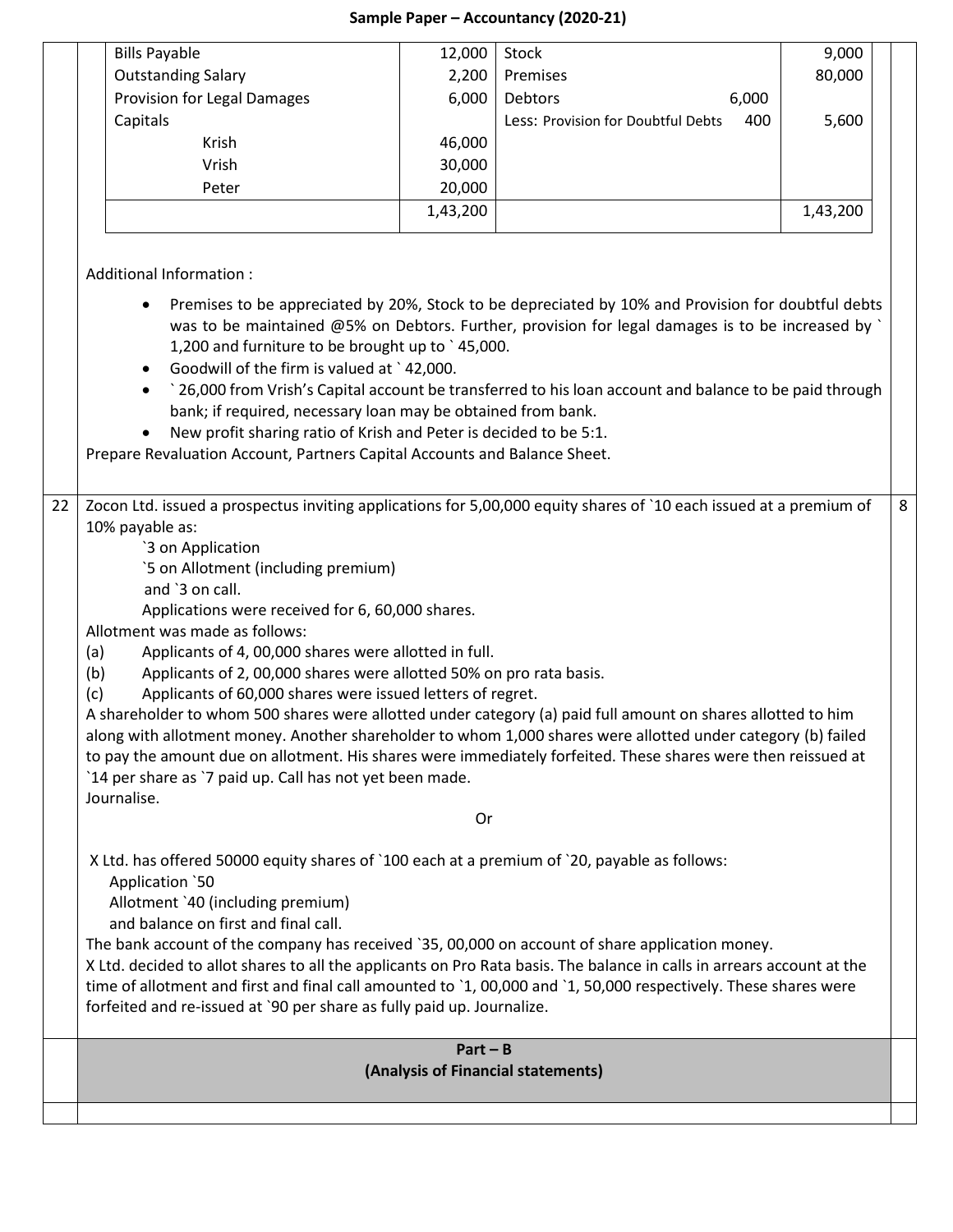| 23 | <b>Balance Sheet (Extract)</b><br>$\mathbf{1}$                                                                                                                                                                                                                                                                                                                                                                                    |           |           |                |  |  |  |
|----|-----------------------------------------------------------------------------------------------------------------------------------------------------------------------------------------------------------------------------------------------------------------------------------------------------------------------------------------------------------------------------------------------------------------------------------|-----------|-----------|----------------|--|--|--|
|    | <b>Equity and liabilities</b>                                                                                                                                                                                                                                                                                                                                                                                                     | 31-3-2019 | 31-3-2020 |                |  |  |  |
|    | 12% Debentures                                                                                                                                                                                                                                                                                                                                                                                                                    | 2,00,000  | 1,60,000  |                |  |  |  |
|    | <b>Additional Information:</b><br>Interest on debentures is paid on half yearly basis on 30 <sup>th</sup> September and 31 <sup>st</sup> March each year.<br>Debentures were redeemed on 30th September 2019.<br>How much amount (related to above information) will be shown in Financing Activity for Cash Flow Statement<br>prepared on 31 <sup>st</sup> March 2020?<br>A. Outflow '40,000.<br>B. Inflow `42,600.              |           |           |                |  |  |  |
|    | C. Outflow `61,600.<br>D. Outflow `64,000                                                                                                                                                                                                                                                                                                                                                                                         |           |           |                |  |  |  |
| 24 | What will be the Current ratio of a company whose Net Working Capital is Zero?                                                                                                                                                                                                                                                                                                                                                    |           |           | $\mathbf{1}$   |  |  |  |
| 25 | Which of the following is not a part of Finance Cost (in statement of profit and loss)?<br><b>Bank Charges</b><br>(b) Interest Paid on Debentures<br>(a)<br>Interest Paid on Public Deposits<br>(d) Loss on Issue of Debentures<br>(c)                                                                                                                                                                                            |           |           | $\mathbf{1}$   |  |  |  |
| 26 | Which of the following is not an investing cash flow?<br>$\mathbf{1}$<br>A. Purchase of marketable securities for `25,000 cash.<br>B. Sale of land for `28,000 cash.<br>C. Sale of 2,500 shares (held as investment) for `15 each.<br>D. Purchase of equipment for `500 cash.                                                                                                                                                     |           |           |                |  |  |  |
| 27 | liability.<br>Proposed dividend is a                                                                                                                                                                                                                                                                                                                                                                                              |           |           | $\mathbf{1}$   |  |  |  |
| 28 | may indicate that the firm is experiencing stock outs and lost sales.<br>The the contract of the contract of the contract of the contract of the contract of the contract of the contract of the contract of the contract of the contract of the contract of the contract of the contract of the contra<br>Average payment period<br>а.<br>b.<br>Inventory turnover ratio<br>Average collection period<br>c.<br>Quick ratio<br>d. |           |           | $\mathbf{1}$   |  |  |  |
| 29 | Current ratio of Vidur Pvt. Ltd. is 3:2. Accountant wants to maintain it at 2:1. Following options are available.<br>(ii) He can purchase goods on credit<br>He can repay Bills Payable<br>(i)<br>He can take short term loan<br>(iii)<br>Choose the correct option                                                                                                                                                               |           |           | $\mathbf{1}$   |  |  |  |
|    | Only (i) is correct<br>(b) Only (ii) is correct<br>(a)<br>Only (i) and (iii) are correct<br>(d) Only (ii) and (iii) are correct<br>(c)                                                                                                                                                                                                                                                                                            |           |           |                |  |  |  |
| 30 | Calculate proprietary ratio, if Total assets to Debt ratio is 2:1. Debt is `5,00,000. Equity shares capital is 0.5 times of<br>debt. Preference Shares capital is 25% of equity share capital. Net profit before tax is `10,00,000 and rate of tax is<br>40%.                                                                                                                                                                     |           |           | $\overline{3}$ |  |  |  |
|    | Or                                                                                                                                                                                                                                                                                                                                                                                                                                |           |           |                |  |  |  |
|    | From the following information, calculate 'Interest Coverage Ratio.<br>Profit after interest and tax<br>`7,50,000                                                                                                                                                                                                                                                                                                                 |           |           |                |  |  |  |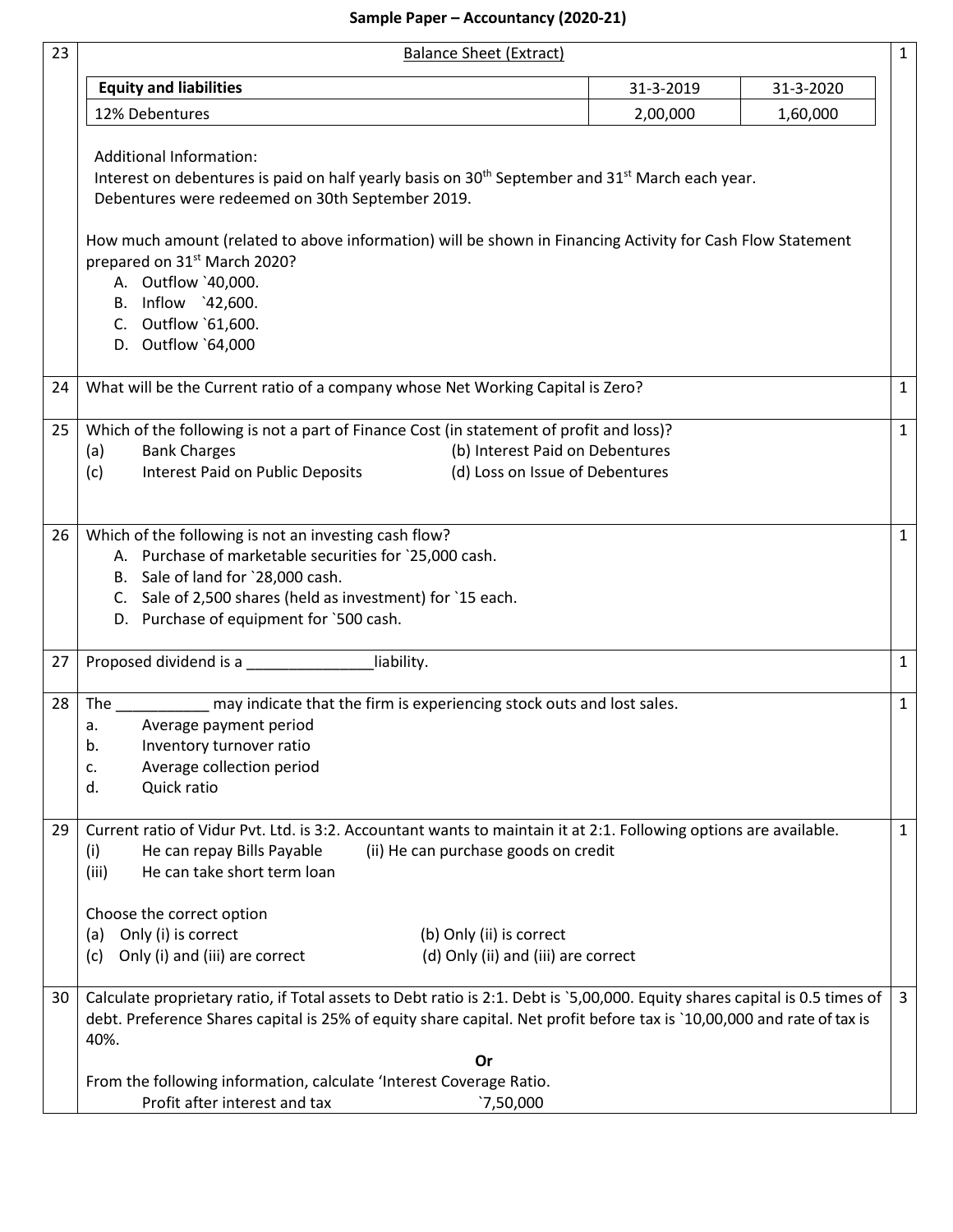|    | Rate of income tax                                                                                                                                                                                                                          | 25%                                                           |                    |                                                    |                                                    |   |
|----|---------------------------------------------------------------------------------------------------------------------------------------------------------------------------------------------------------------------------------------------|---------------------------------------------------------------|--------------------|----------------------------------------------------|----------------------------------------------------|---|
|    | 9 % Debentures                                                                                                                                                                                                                              | 3,00,000                                                      |                    |                                                    |                                                    |   |
| 31 | Prepare a comparative Statement of Profit and Loss from the following:                                                                                                                                                                      |                                                               |                    |                                                    |                                                    | 4 |
|    |                                                                                                                                                                                                                                             |                                                               |                    |                                                    |                                                    |   |
|    | Particulars                                                                                                                                                                                                                                 | 31.03.19()                                                    |                    | 31.03.20()                                         |                                                    |   |
|    | Revenue From operations                                                                                                                                                                                                                     |                                                               | 20,00,000          | 25,00,000                                          |                                                    |   |
|    | Cost of materials Consumed                                                                                                                                                                                                                  |                                                               | 10,00,000          | 13,00,000                                          |                                                    |   |
|    | <b>Other Expenses</b>                                                                                                                                                                                                                       |                                                               | --nil--            | 1,20,000                                           |                                                    |   |
|    | Tax rate                                                                                                                                                                                                                                    |                                                               | 50%                |                                                    | 50%                                                |   |
|    | From the following Balance Sheet of R Ltd., Prepare a Common Size Statement                                                                                                                                                                 | Or                                                            |                    |                                                    |                                                    |   |
|    |                                                                                                                                                                                                                                             | Balance Sheet of R Ltd. (as at 31 <sup>st</sup> March, 2020). |                    |                                                    |                                                    |   |
|    | <b>Particulars</b>                                                                                                                                                                                                                          | <b>Note</b>                                                   |                    | 31.3.2020                                          | 31.3.2019                                          |   |
|    |                                                                                                                                                                                                                                             | no.                                                           |                    | $\Gamma$                                           | $($ )                                              |   |
|    | <b>I EQUITY AND LIABILITIES</b>                                                                                                                                                                                                             |                                                               |                    |                                                    |                                                    |   |
|    | 1. Shareholder's Funds:                                                                                                                                                                                                                     |                                                               |                    |                                                    |                                                    |   |
|    | a. Share Capital                                                                                                                                                                                                                            |                                                               |                    | 2,50,000                                           | 2,00,000                                           |   |
|    | b. Reserve and Surplus                                                                                                                                                                                                                      |                                                               |                    | 80,000                                             | 60,000                                             |   |
|    | 2. Current Liabilities:                                                                                                                                                                                                                     |                                                               |                    |                                                    |                                                    |   |
|    | a. Trade Payable                                                                                                                                                                                                                            |                                                               |                    | 70,000                                             | 40,000                                             |   |
|    | <b>Total</b>                                                                                                                                                                                                                                |                                                               |                    | 4,00,000                                           | 3,00,000                                           |   |
|    | <b>II ASSETS</b><br><b>Non-Current Assets:</b><br>$1_{-}$<br>a. Fixed Assets:<br>i. Tangible Assets<br>ii. Intangible Assets<br>2. Current Assets<br>Inventories<br>a.<br><b>Trade Receivables</b><br>b.<br>Cash and Cash Equivalents<br>c. |                                                               |                    | 1,60,000<br>20,000<br>80,000<br>1,20,000<br>20,000 | 1,20,000<br>30,000<br>30,000<br>1,00,000<br>20,000 |   |
|    | <b>Total</b>                                                                                                                                                                                                                                |                                                               |                    | 4,00,000                                           | 3,00,000                                           |   |
| 32 | Prepare Cash Flow Statement on the basis of information given in the Balance Sheets of Relga Ltd. as at 31st<br>March, 2019 and 31st March, 2020:                                                                                           |                                                               |                    |                                                    |                                                    | 6 |
|    | <b>Particulars</b>                                                                                                                                                                                                                          |                                                               | <b>Note</b><br>No. | 31st March 2019                                    | 31st March 2020                                    |   |
|    | <b>Equity and Liabilities</b><br>Ι.                                                                                                                                                                                                         |                                                               |                    |                                                    |                                                    |   |
|    | <b>Shareholder's Funds</b><br>1.                                                                                                                                                                                                            |                                                               |                    |                                                    |                                                    |   |
|    | <b>Share Capital</b><br>(a)                                                                                                                                                                                                                 |                                                               |                    | 2,00,000                                           | 2,50,000                                           |   |
|    | <b>Reserves and Surplus</b><br>(b)                                                                                                                                                                                                          |                                                               | 1                  | 50,000                                             | 70,000                                             |   |
|    | <b>Non-current Liabilities</b><br>2.                                                                                                                                                                                                        |                                                               |                    |                                                    |                                                    |   |
|    | Long-term Borrowings                                                                                                                                                                                                                        |                                                               | 2                  | 1,00,000                                           | 80,000                                             |   |
|    | <b>Current Liabilities</b><br>3.                                                                                                                                                                                                            |                                                               |                    |                                                    |                                                    |   |
|    | <b>Trade Payables</b><br>(a)                                                                                                                                                                                                                |                                                               | 3                  | 60,000                                             | 1,60,000                                           |   |
|    | <b>Other Current Liabilities</b><br>(b)                                                                                                                                                                                                     |                                                               | 4                  | 25,000                                             | 20,000                                             |   |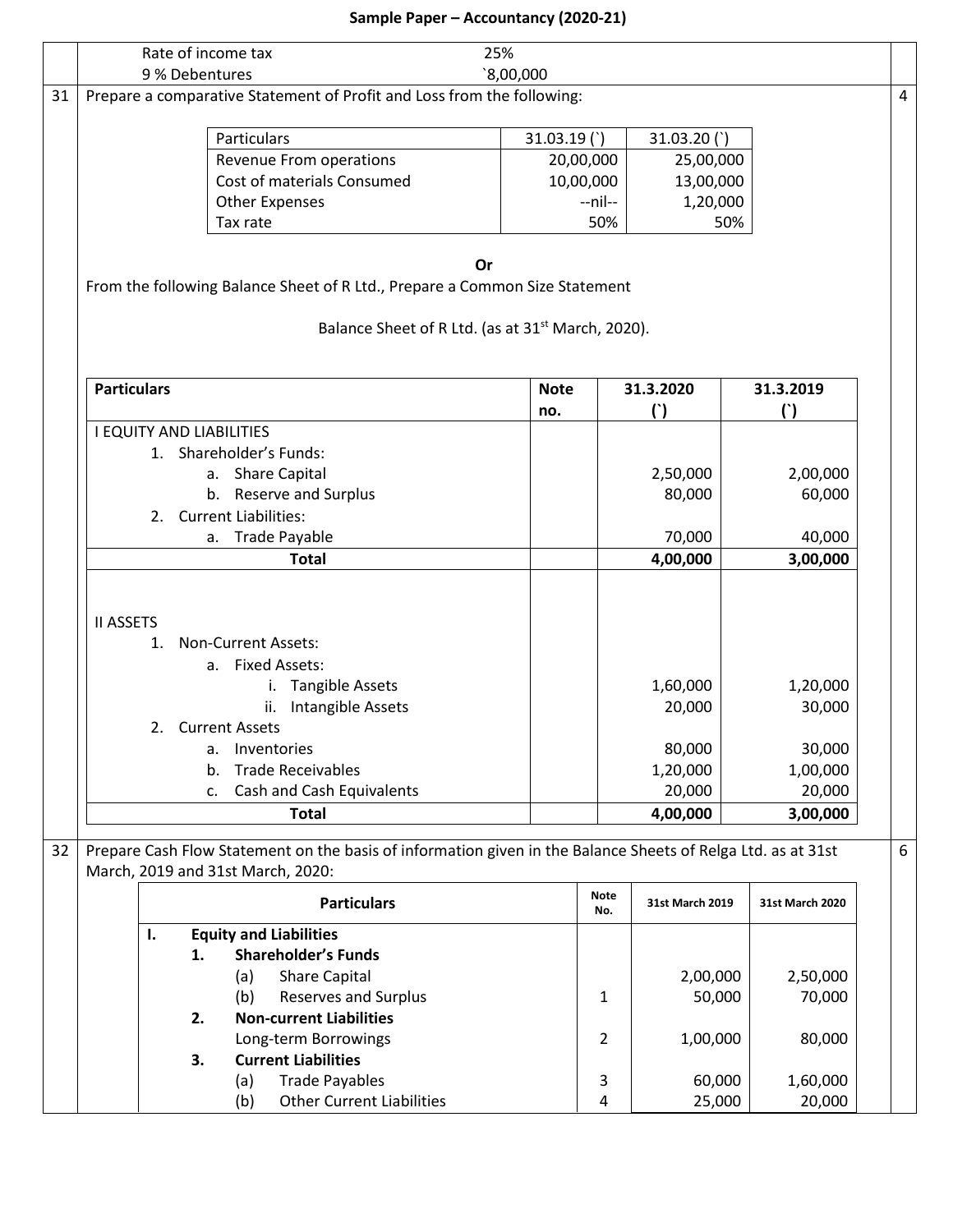| <b>Total</b> |                           |                               |   | 4,35,000 | 5,80,000 |  |
|--------------|---------------------------|-------------------------------|---|----------|----------|--|
| II.          | <b>Assets</b>             |                               |   |          |          |  |
| 1.           | <b>Non-current Assets</b> |                               |   |          |          |  |
|              | (a)                       | <b>Fixed Assets</b>           |   |          |          |  |
|              |                           | <b>Tangible Assets</b><br>(i) | 5 | 1,50,000 | 2,00,000 |  |
|              |                           | (ii)<br>Intangible Assets     | 6 | 10,000   | 2,000    |  |
|              | (b)                       | Long-term Loans and Advances  |   | 1,00,000 | 1,30,000 |  |
| 2.           | <b>Current Assets</b>     |                               |   |          |          |  |
|              | (a)                       | Inventories                   |   | 70,000   | 90,000   |  |
|              | (b)                       | <b>Trade Receivables</b>      |   | 40,000   | 60,000   |  |
|              | (c)                       | Cash and Cash Equivalents     |   | 65,000   | 98,000   |  |
| <b>Total</b> |                           |                               |   | 4,35,000 | 5,80,000 |  |

#### **Note to Accounts**

|    | <b>Particulars</b>               | <b>31st March 2019</b> | <b>31st March 2020</b> |
|----|----------------------------------|------------------------|------------------------|
| 1. | <b>Reserves and Surplus</b>      |                        |                        |
|    | <b>General Reserve</b>           | 50,000                 | 70,000                 |
| 2. | <b>Long-term Borrowings</b>      |                        |                        |
|    | 12% Debentures                   | 1,00,000               | 80,000                 |
| З. | <b>Trade Payables</b>            |                        |                        |
|    | Creditors                        | 40,000                 | 60,000                 |
|    | <b>Bills Payable</b>             | 20,000                 | 1,00,000               |
|    |                                  | 60,000                 | 1,60,000               |
| 4. | <b>Other Current Liabilities</b> |                        |                        |
|    | <b>Outstanding Expenses</b>      | 25,000                 | 20,000                 |
| 5. | <b>Tangible Fixed Assets</b>     |                        |                        |
|    | Machinery                        | 2,00,000               | 2,60,000               |
|    | Less: Provision for Depreciation | (50,000)               | (60,000)               |
|    |                                  | 1,50,000               | 2,00,000               |
| 6. | <b>Intangible Fixed Assets</b>   |                        |                        |
|    | Goodwill                         | 10,000                 | 2,000                  |

Additional Information:

1. During the year a piece of machinery with a book value of ` 30,000; provision for depreciation on it ` 10,000 was sold at a loss of 50% on book value.

2. Debentures were redeemed on 31<sup>st</sup> March 2020.

|    | $Part - B$                                                                                                                                                              |                |
|----|-------------------------------------------------------------------------------------------------------------------------------------------------------------------------|----------------|
|    | (Computerised Accounting)                                                                                                                                               |                |
| 23 | What is meant by 'Primary Key'?                                                                                                                                         |                |
| 24 | Computerised Accounting system takes (i)<br>as inputs which are processed through (ii)<br>to<br>generate reports.                                                       |                |
| 25 | A cell reference that holds either row or column constant when the formula or function is copied to another<br>location is known as :<br>Absolute cell reference<br>(A) | 1 <sup>1</sup> |